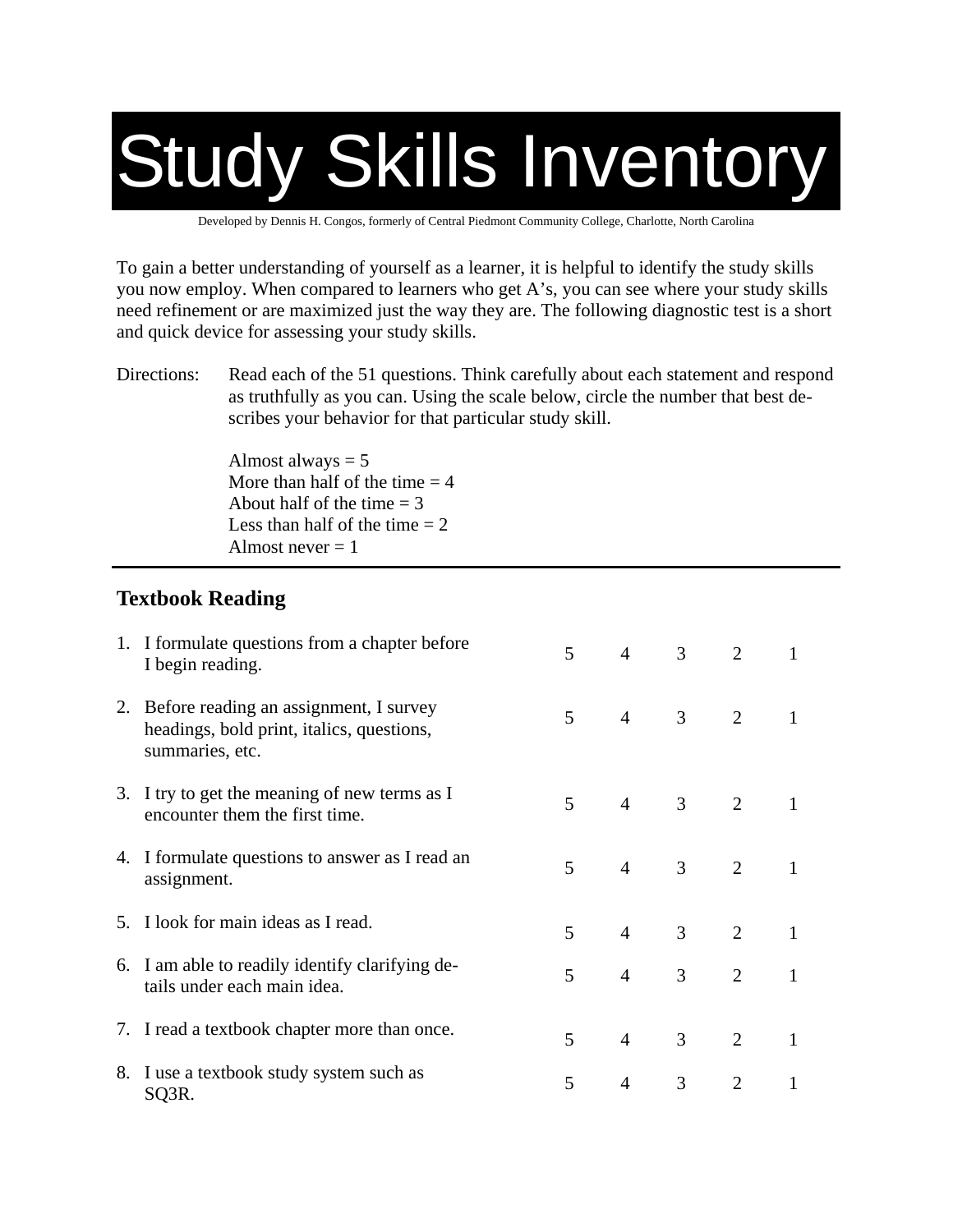### **NOTE-TAKING**

| 9. I take notes as I read my textbook assign-<br>ments.                                    | 5              | $\overline{4}$ | 3              | $\overline{2}$ | 1            |
|--------------------------------------------------------------------------------------------|----------------|----------------|----------------|----------------|--------------|
| 10. I take notes in lectures.                                                              | 5              | $\overline{4}$ | 3              | $\overline{2}$ | $\mathbf{1}$ |
| 11. After taking notes, I review them before<br>going on to something else.                | 5              | $\overline{4}$ | 3              | $\overline{2}$ | $\mathbf{1}$ |
| 12. I rewrite lecture notes.                                                               | 5              | $\overline{4}$ | 3              | $\overline{2}$ | $\mathbf{1}$ |
| 13. I compare notes with one or more class-<br>mates to check completeness and accuracy.   | 5              | $\overline{4}$ | 3              | 2              | $\mathbf{1}$ |
| <b>MEMORY</b>                                                                              |                |                |                |                |              |
| 14. I review notes more than once or twice for<br>exams and quizzes                        | $5^{\circ}$    | $\overline{4}$ | 3              | $\overline{2}$ | $\mathbf{1}$ |
| 15. I use mnemonics.                                                                       | 5              | $\overline{4}$ | 3              | $\overline{2}$ | $\mathbf{1}$ |
| 16. I use visuals in my notes such as sketches,<br>mind maps, diagrams, charts, etc.       | 5              | $\overline{4}$ | 3              | $\overline{2}$ | $\mathbf{1}$ |
| 17. I quiz myself over material that could ap-<br>pear on future exams and quizzes.        | 5              | $\overline{4}$ | 3              | $\overline{2}$ | $\mathbf{1}$ |
| 18. I organize details to main ideas into num-<br>bered or lettered lists.                 | 5              | $\overline{4}$ | 3              | 2              | $\mathbf{1}$ |
| 19. I convert text and lecture material into my<br>own words.                              | 5              | $\overline{4}$ | 3              | $\overline{2}$ | $\mathbf{1}$ |
| 20. I think about material that could be on ex-<br>ams and quizzes when I am not studying. | 5 <sup>5</sup> | $\overline{4}$ | 3 <sup>7</sup> | $\overline{2}$ | $\mathbf{1}$ |
| 21. I try to understand material in my notes as<br>opposed to memorizing.                  | 5 <sup>1</sup> | $4 \quad$      | 3 <sup>7</sup> | 2              | $\mathbf{1}$ |
| 22. I try to organize main ideas and details into<br>some logical or meaningful order.     | 5              | $\overline{4}$ | 3              | 2              | $\mathbf{1}$ |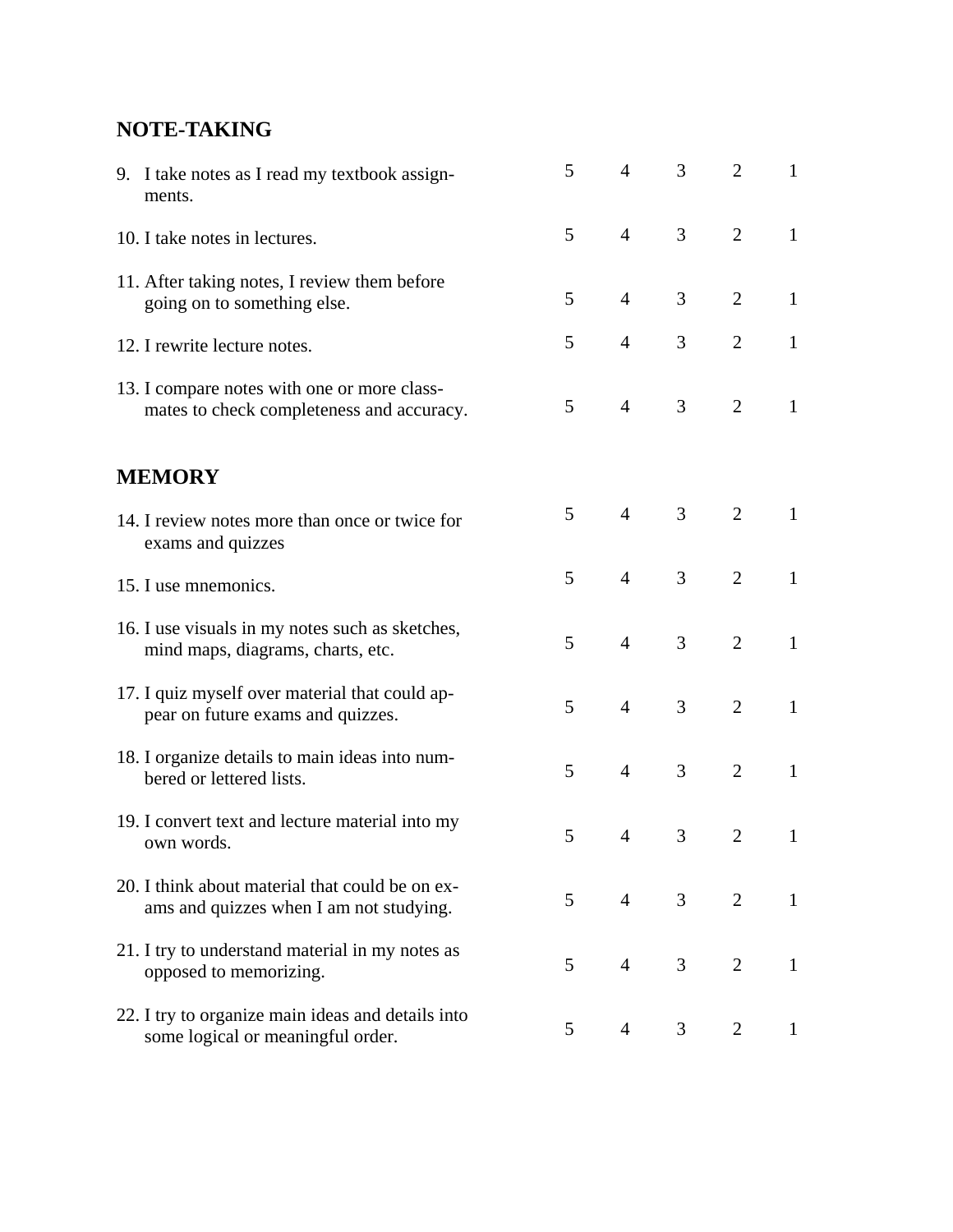#### **TEST PREPARATION**

| 23. I study with a classmate or group.                                                                    | 5               | $\overline{4}$  | 3              | $\overline{2}$ | 1            |
|-----------------------------------------------------------------------------------------------------------|-----------------|-----------------|----------------|----------------|--------------|
| 24. When I don't understand something, I get<br>help from classmates, tutors, instructors,<br>etc.        | 5               | $\overline{4}$  | 3              | $\overline{2}$ | $\mathbf{1}$ |
| 25. I do all homework assignments.                                                                        | $\mathfrak{S}$  | $\overline{4}$  | 3              | $\overline{2}$ | $\mathbf{1}$ |
| 26. I turn in all homework assignments on<br>time.                                                        | 5               | $\overline{4}$  | 3              | $\overline{2}$ | $\mathbf{1}$ |
| 27. I can easily identify what I have learned<br>and what I have not yet learned before I<br>take a test. | $5\overline{)}$ | $\overline{4}$  | 3              | 2              | $\mathbf{1}$ |
| 28. I review notes for a class before I go to that<br>class.                                              | 5               | $\overline{4}$  | 3              | $\overline{2}$ | $\mathbf{1}$ |
| 29. I read assigned material before I go to<br>class.                                                     | 5               | $\overline{4}$  | 3              | $\overline{2}$ | $\mathbf{1}$ |
| 30. I begin studying for an exam from the first<br>week material is assigned or covered in<br>lecture.    | 5               | $\overline{4}$  | 3              | $\overline{2}$ | $\mathbf{1}$ |
| 31. I review lecture notes soon after class.                                                              | 5               | $\overline{4}$  | 3              | $\overline{2}$ | $\mathbf{1}$ |
| 32. I keep up to date on assignments and<br>homework.                                                     | 5               | $\overline{4}$  | 3              | $\overline{2}$ | $\mathbf{1}$ |
| 33. I eat well-balanced meals daily.                                                                      | 5               | $\overline{4}$  | 3              | $\overline{2}$ | $\mathbf{1}$ |
| 34. I exercise daily.                                                                                     | 5               | $\overline{4}$  | 3              | 2              | $\mathbf{1}$ |
| 35. I have taken a learning skills class or at-<br>tended learning skills workshops.                      | 5 <sup>1</sup>  | $4\overline{ }$ | 3 <sup>7</sup> | $\overline{2}$ | $\mathbf{1}$ |
| <b>CONCENTRATION</b>                                                                                      |                 |                 |                |                |              |
| 36. I study where it is quiet when trying to<br>learn and remember something.                             | $5^{\circ}$     | $\overline{4}$  | 3 <sup>1</sup> | 2              | $\mathbf{1}$ |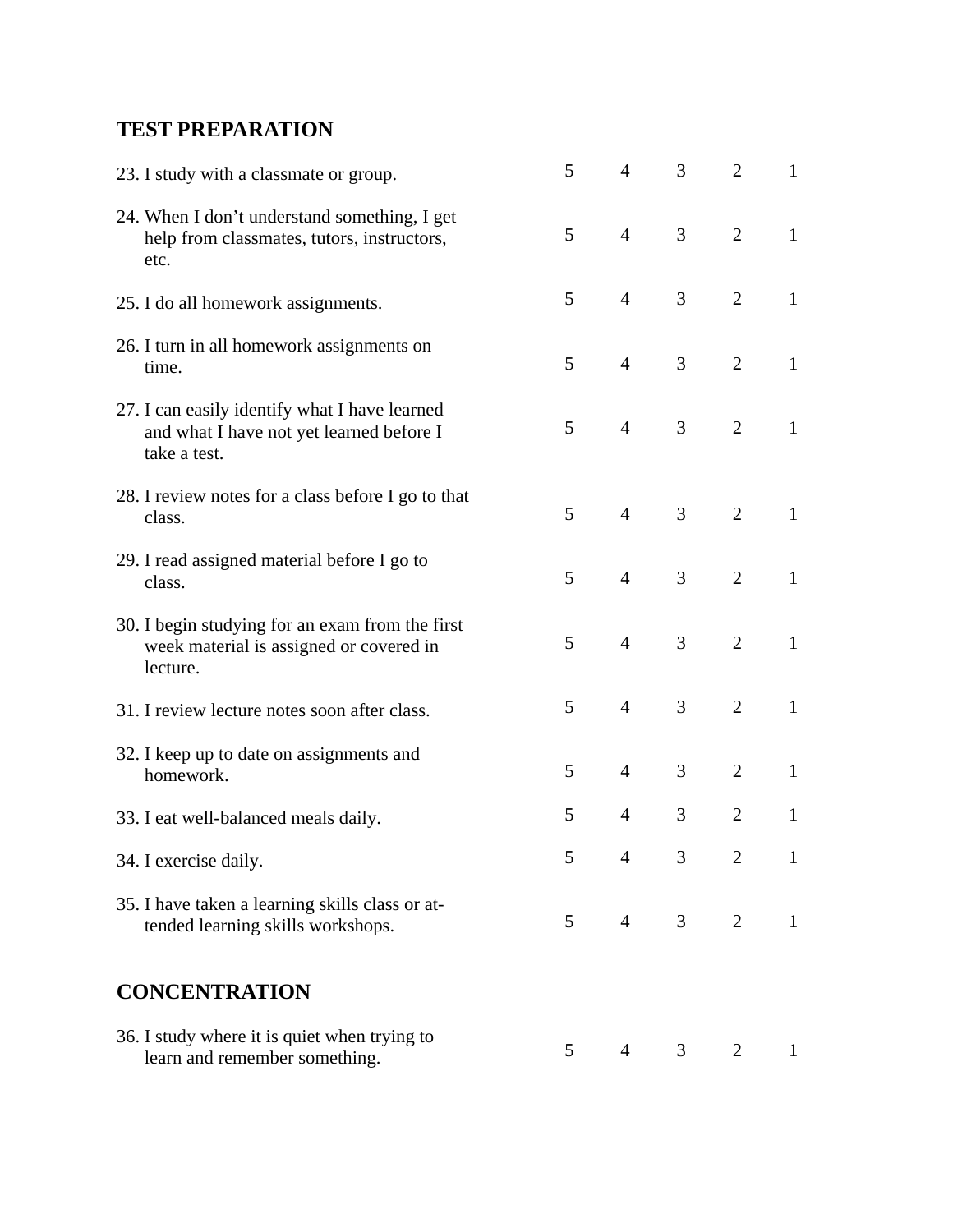| 37. I study for a length of time then take a<br>short break before returning to studying.                                                 | 5           | $\overline{4}$ | 3              | $\overline{2}$              | $\mathbf{1}$ |
|-------------------------------------------------------------------------------------------------------------------------------------------|-------------|----------------|----------------|-----------------------------|--------------|
| 38. I study in the same place.                                                                                                            | 5           | $\overline{4}$ | 3              | $\overline{2}$              | $\mathbf{1}$ |
|                                                                                                                                           |             |                |                |                             |              |
| 39. I avoid cramming.                                                                                                                     | 5           | $\overline{4}$ | 3              | $\overline{2}$              | $\mathbf{1}$ |
| 40. I have all my study equipment handy to my<br>study place (pens, paper, calculator, etc.).                                             | 5           | $\overline{4}$ | 3              | $\overline{2}$              | $\mathbf{1}$ |
| 41. When I sit down to study, I tell myself that<br>I intend to study.                                                                    | 5           | $\overline{4}$ | 3              | $\overline{2}$              | $\mathbf{1}$ |
| 42. I break larger tasks into smaller segments<br>in order to complete a large assignment.                                                | 5           | $\overline{4}$ | 3              | $\overline{2}$              | $\mathbf{1}$ |
| 43. When the subject matter is not naturally<br>interesting, I find ways to learn it anyway.                                              | 5           | $\overline{4}$ | 3              | $\overline{2}$              | $\mathbf{1}$ |
| 44. It is not difficult to pay attention in class.                                                                                        | 5           | $\overline{4}$ | 3              | $\overline{2}$              | $\mathbf{1}$ |
| 45. I avoid studying in the evenings as much as<br>possible.                                                                              | 5           | $\overline{4}$ | 3              | 2                           | $\mathbf{1}$ |
| <b>TIME MANAGEMENT</b>                                                                                                                    |             |                |                |                             |              |
| 46. I use a calendar book for recording daily<br>and weekly upcoming academic and per-<br>sonal activities.                               | 5           | $\overline{4}$ | 3              | 2                           | $\mathbf{1}$ |
| 47. I use lists such as daily "to do" lists, prior-<br>ity lists, assignment lists, etc. to organize<br>academic and personal activities. | $5^{\circ}$ | $\overline{4}$ | 3              | $\mathcal{D}_{\mathcal{L}}$ |              |
| 48. I set up a master schedule of fixed monthly<br>activities such as work, club meetings, etc.                                           | $5^{\circ}$ | $\overline{4}$ | $\mathfrak{Z}$ | 2                           | $\mathbf{1}$ |
| 49. I write out short-term and long-term aca-<br>demic goals.                                                                             | 5           | $\overline{4}$ | 3              | 2                           | $\mathbf{1}$ |
| 50. I start papers and projects way before they<br>are due.                                                                               | 5           | $\overline{4}$ | 3              | $\overline{2}$              | $\mathbf{1}$ |
| 51. I study 2 hours for every hour I am in class.                                                                                         | 5           | $\overline{4}$ | 3              | $\overline{2}$              | $\mathbf{1}$ |